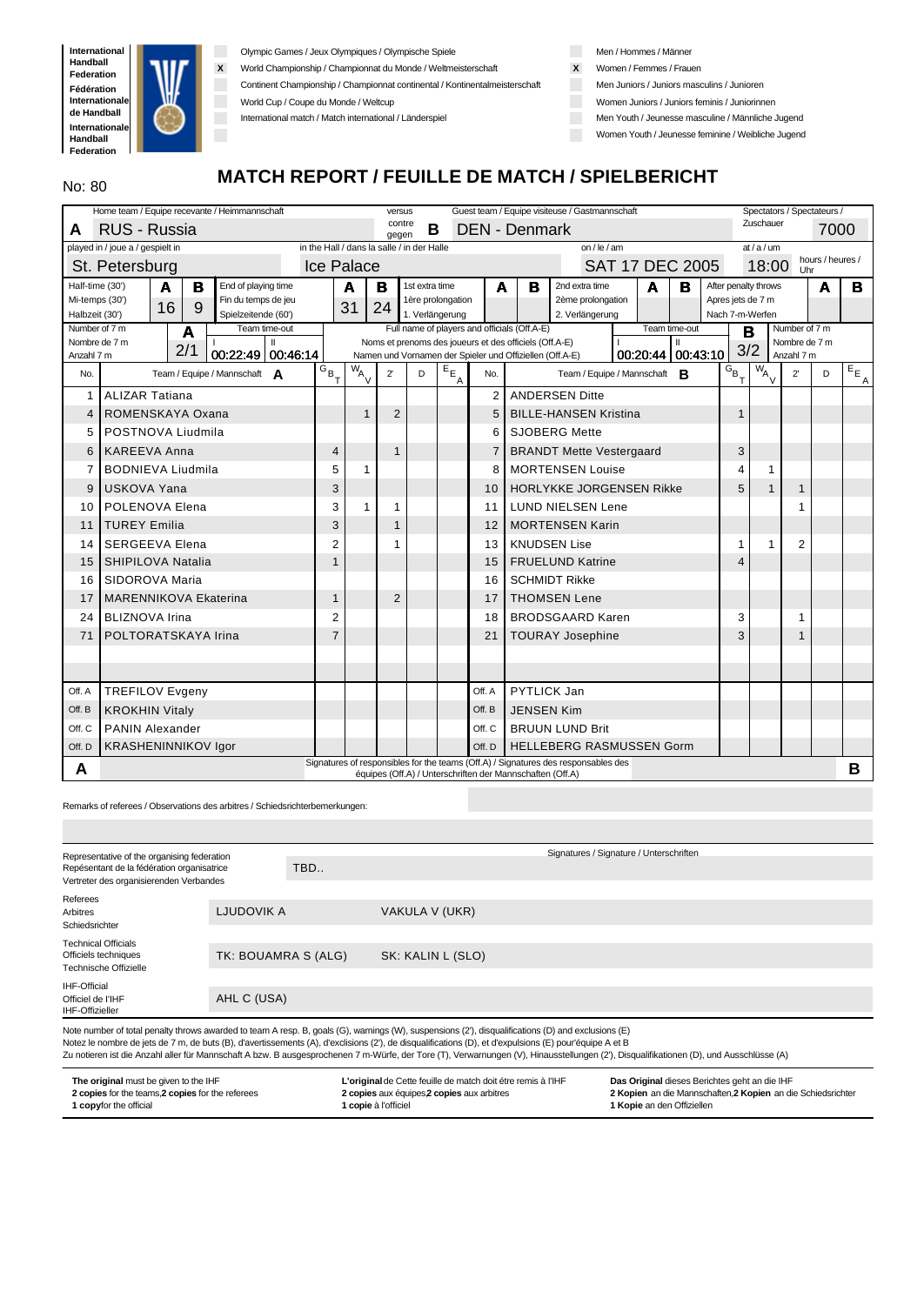**XVIIth Women's World Championship 2005**

**WOMEN**

SAT 17 DEC 2005 18:00

**Semifinals**



**Results**

# Match No: 80 **RUS 31 - 24 DEN (16-9) (15-15)**

**Referees:** LJUDOVIK A / VAKULA V (UKR) **RUNNING SCORE** 

|                 |                                 |                  |                 |      |      |              |                |                |      |              |                |                  |    |                                                    | <b>RUS - DEN</b>                         |                                                       |
|-----------------|---------------------------------|------------------|-----------------|------|------|--------------|----------------|----------------|------|--------------|----------------|------------------|----|----------------------------------------------------|------------------------------------------|-------------------------------------------------------|
|                 | <b>RUS - Russia</b>             |                  |                 |      |      |              |                |                |      |              |                |                  |    |                                                    | 1st Half                                 |                                                       |
|                 | <b>Players</b>                  |                  |                 |      |      | <b>Shots</b> |                |                |      |              |                | <b>Penalties</b> |    | BLIZNOVA I 1 (3') 0                                |                                          |                                                       |
| No.             | Name                            | G/S              | %               | 6m   | Wing | 9m           | 7 <sub>m</sub> | <b>FB</b>      | BT   | YC           | 2Min RC EX     |                  |    | POLENOVA E 2 (6') 1                                |                                          | $1$ (5') $1$ FRUELUND K                               |
| $\mathbf{1}$    | <b>ALIZAR Tatiana</b>           |                  |                 |      |      |              |                |                |      |              |                |                  |    |                                                    |                                          | 2 (9') 2 BRODSGAARD K                                 |
| 4               | ROMENSKAYA Oxana                |                  |                 |      |      |              |                |                |      | $\mathbf{1}$ | $\overline{c}$ |                  |    | POLENOVA E 3 (10') 2                               |                                          |                                                       |
| 5               | POSTNOVA Liudmila               | 0 <sup>3</sup>   | $\Omega$        |      |      | 0/3          |                |                |      |              |                |                  |    |                                                    |                                          | 3 (10') 3 BRODSGAARD K                                |
| 6               | <b>KAREEVA Anna</b>             | 4/7              | 57              |      |      | 2/3          |                | 1/1            | 1/3  |              | $\mathbf{1}$   |                  |    | OLTORATSKAYA   4 (11') 3                           |                                          | 4 (12') 4 HORLYKKE JORGE                              |
| $\overline{7}$  | <b>BODNIEVA Liudmila</b>        | 5/6              | 83              | 5/6  |      |              |                |                |      | $\mathbf{1}$ |                |                  |    | BODNIEVA L 5 (13') 4                               |                                          |                                                       |
| 9               | <b>USKOVA Yana</b>              | 3/4              | 75              |      | 1/2  | 1/1          |                |                | 1/1  |              |                |                  |    | BODNIEVAL 6 (14') 4                                |                                          |                                                       |
| 10              | POLENOVA Elena                  | 3/7              | 43              |      |      | 3/6          | 0/1            |                |      | $\mathbf{1}$ | $\mathbf{1}$   |                  |    |                                                    |                                          | 6 (15') 5 HORLYKKE JORGE                              |
| 11              | <b>TUREY Emilia</b>             | 3/4              | 75              | 1/1  | 1/2  |              | 1/1            |                |      |              | $\mathbf{1}$   |                  |    | KAREEVA A 7 (15) 5                                 |                                          |                                                       |
| 14              | <b>SERGEEVA Elena</b>           | 2/4              | 50              |      |      | 1/3          |                |                | 1/1  |              | $\mathbf{1}$   |                  |    | BODNIEVAL 8 (17') 6                                | 7 (16') 6 TOURAY J                       |                                                       |
| 15              | SHIPILOVA Natalia               | 1/1              | 100             | 1/1  |      |              |                |                |      |              |                |                  |    | BODNIEVAL 9 (18') 6                                |                                          |                                                       |
| 16              | SIDOROVA Maria                  |                  |                 |      |      |              |                |                |      |              |                |                  |    | OLTORATSKAYA   10 (19') 6                          |                                          |                                                       |
| 17              | <b>MARENNIKOVA Ekaterina</b>    | 1/3              | 33              |      |      |              |                | 1/2            | 0/1  |              | $\overline{2}$ |                  |    |                                                    | 10 (19') 7 BRANDT M                      |                                                       |
| 24              | <b>BLIZNOVA Irina</b>           | 2/5              | 40              | 1/2  |      | 1/3          |                |                |      |              |                |                  |    | BLIZNOVA I 11 (20') 7<br>OLTORATSKAYA   12 (21') 7 |                                          |                                                       |
| 71              | POLTORATSKAYA Irina             | 7/10             | $\overline{70}$ |      |      | 4/6          |                |                | 3/4  |              |                |                  |    |                                                    |                                          | 12 (23') 8 MORTENSEN L                                |
|                 | Bench / Team                    |                  |                 |      |      |              |                |                |      |              |                |                  |    | KAREEVA A 13 (24') 8                               |                                          |                                                       |
|                 | <b>Totals</b>                   | 31/54            | 57              | 8/10 | 2/4  | 12/25        | 1/2            | 2/3            | 6/10 | 3            | 8              |                  |    |                                                    |                                          | 13 (24') 9 FRUELUND K                                 |
|                 |                                 |                  |                 |      |      |              |                |                |      |              |                |                  |    | BODNIEVA L 14 (25') 9                              |                                          |                                                       |
|                 | <b>Goalkeepers</b>              |                  |                 |      |      | <b>Saves</b> |                |                |      |              |                |                  |    |                                                    | TUREY E 15 (27') 9<br>TUREY E 16 (28') 9 |                                                       |
| No.             | Name                            | S/S              | %               | 6m   | Wing | 9m           | 7m             | FB             | ВT   |              |                |                  |    |                                                    |                                          |                                                       |
| 1               | <b>ALIZAR Tatiana</b>           | 3/12             | 25              | 0/1  | 0/2  | 1/4          | 1/2            | 1/2            | 0/1  |              |                |                  |    |                                                    | 2nd Half                                 |                                                       |
| 16              | SIDOROVA Maria                  | 10/25            | 40              | 0/3  | 3/7  | 7/11         | 0/1            | 0 <sub>2</sub> | 0/1  |              |                |                  |    |                                                    | 16 (32') 11 TOURAY J                     | 16 (31) 10 MORTENSEN L                                |
|                 | <b>Totals</b>                   | 13/37            | 35              | 0/4  | 3/9  | 8/15         | 1/3            | 1/4            | 0/2  |              |                |                  |    | POLENOVA E 17 (33') 11                             |                                          |                                                       |
|                 |                                 |                  |                 |      |      |              |                |                |      |              |                |                  |    |                                                    | 17 (34') 12 KNUDSEN L                    |                                                       |
|                 |                                 |                  |                 |      |      |              |                |                |      |              |                |                  |    | MARENNIKOVA E 18 (35') 12                          |                                          |                                                       |
|                 | <b>DEN - Denmark</b>            |                  |                 |      |      |              |                |                |      |              |                |                  |    | OLTORATSKAYA   19 (36') 13                         | 18 (36') 13 TOURAY J                     |                                                       |
|                 | <b>Players</b>                  |                  |                 |      |      | <b>Shots</b> |                |                |      |              |                | <b>Penalties</b> |    | OLTORATSKAYA   20 (37)                             | 13                                       |                                                       |
| No.             | Name                            | G/S              | %               | 6m   | Wina | 9m           | 7 <sub>m</sub> | FB             | BT   | YC           | I2MinIRCI      |                  | EX | OLTORATSKAYA   21 (39') 13                         |                                          |                                                       |
| $\overline{2}$  | <b>ANDERSEN Ditte</b>           | O <sub>1</sub>   | $\Omega$        |      |      | 0/1          |                |                |      |              |                |                  |    | USKOVA Y 22 (39')                                  | 13                                       |                                                       |
| 5               | <b>BILLE-HANSEN Kristina</b>    | 1/1              | 100             |      | 1/1  |              |                |                |      |              |                |                  |    | SERGEEVA E 23                                      | (41)<br>22<br>(42)<br>14                 | 14 BILLE-HANSEN K                                     |
| 6               | <b>SJOBERG Mette</b>            | O <sub>1</sub>   | $\mathbf 0$     |      |      | 0/1          |                |                |      |              |                |                  |    |                                                    | 23 (44') 15 BRANDT M                     |                                                       |
| $\overline{7}$  | <b>BRANDT Mette Vestergaard</b> | 3/7              | 43              |      |      | 3/7          |                |                |      |              |                |                  |    |                                                    | 23<br>(44)                               | 16 BRODSGAARD K                                       |
| 8               | <b>MORTENSEN Louise</b>         | 4/6              | 67              |      | 3/4  |              |                | 1/2            |      | 1            |                |                  |    |                                                    | (45)<br>23                               | 17 HORLYKKE JORGE                                     |
| 10              | HORLYKKE JORGENSEN Rikke        | 5/8              | 63              | 1/1  |      | 2/5          |                | 1/1            | 1/1  | $\mathbf{1}$ | 1              |                  |    |                                                    | 23                                       | (46') 18 BRANDT M                                     |
| 11              | LUND NIELSEN Lene               |                  |                 |      |      |              |                |                |      |              | $\mathbf{1}$   |                  |    |                                                    | (47)<br>23<br>23                         | 19 FRUELUND K<br>(49') 20 HORLYKKE JORGE              |
| 12 <sup>2</sup> | <b>MORTENSEN Karin</b>          | 0 <sub>1</sub>   | $\Omega$        |      |      |              |                | O <sub>1</sub> |      |              |                |                  |    |                                                    | USKOVA Y 24 (50') 20                     |                                                       |
| 13              | <b>KNUDSEN Lise</b>             | $\overline{1/2}$ | 50              |      |      | 1/2          |                |                |      | $\mathbf{1}$ | $\overline{c}$ |                  |    |                                                    |                                          | 24 (50') 21 FRUELUND K                                |
| 15              | <b>FRUELUND Katrine</b>         | 4/11             | 36              |      |      | 1/7          | 2/3            |                | 1/1  |              |                |                  |    |                                                    |                                          | 24 (51') 22 MORTENSEN L                               |
| 16              | <b>SCHMIDT Rikke</b>            |                  |                 |      |      |              |                |                |      |              |                |                  |    | SHIPILOVA N 25 (52') 22                            | TUREY E 26 (53') 22                      |                                                       |
| 17              | <b>THOMSEN Lene</b>             |                  |                 |      |      |              |                |                |      |              |                |                  |    | KAREEVA A 27 (55') 22                              |                                          |                                                       |
| 18              | <b>BRODSGAARD Karen</b>         | 3/5              | 60              | 3/4  |      |              |                | O <sub>1</sub> |      |              | $\mathbf{1}$   |                  |    | KAREEVA A 28 (56')                                 | 22                                       |                                                       |
| 21              | <b>TOURAY Josephine</b>         | 3/6              | 50              |      | 2/4  |              |                | 1/2            |      |              | $\mathbf{1}$   |                  |    | OLTORATSKAYA   29 (58')                            | 22                                       |                                                       |
|                 | Bench / Team                    |                  |                 |      |      |              |                |                |      |              |                |                  |    |                                                    |                                          | 29 (58') 23 HORLYKKE JORGE<br>29 (59') 24 MORTENSEN L |
|                 | <b>Totals</b>                   | 24/49            | 49              | 4/5  | 6/9  | 7/23         | 2/3            | 3/7            | 2/2  | 3            | 6              |                  |    |                                                    | USKOVA Y 30 (59') 24                     |                                                       |
|                 |                                 |                  |                 |      |      |              |                |                |      |              |                |                  |    | SERGEEVA E 31 (60') 24                             |                                          |                                                       |
|                 | <b>Goalkeepers</b>              |                  |                 |      |      | Saves        |                |                |      |              |                |                  |    |                                                    |                                          |                                                       |
| No.             | Name                            | S/S              | $\%$            | 6m   | Wing | 9m           | 7 <sub>m</sub> | FB             | ВT   |              |                |                  |    |                                                    |                                          |                                                       |
|                 | 12   MORTENSEN Karin            | 10/30            | 33              | 0/6  | 1/2  | 5/13         |                | 1/2            | 3/7  |              |                |                  |    |                                                    |                                          |                                                       |

| <b>LEGEND</b><br>G/S<br>S/S | Goals / Shots<br>Saves / Shots  | %<br>Wing | Efficiency<br>Wing Shots | 6m<br>FB | 6-metre Shots<br><b>Fast Breaks</b> | 7m<br>BТ | 7-metre Shots<br><b>Breaktroughs</b> | 9m<br>EX | 9-metre Shots<br>Exclusions |
|-----------------------------|---------------------------------|-----------|--------------------------|----------|-------------------------------------|----------|--------------------------------------|----------|-----------------------------|
| YC                          | <b>Yellow Cards</b>             | <b>RC</b> | <b>Red Cards</b>         | 2Min     | 2 Minute Suspensions                |          |                                      |          |                             |
|                             | 2 Minute + 2 Minute Suspensions |           |                          |          |                                     |          |                                      |          |                             |

12 MORTENSEN Karin 10/30 33 0/6 1/2 5/13 1/2 3/7<br>16 SCHMIDT Rikke 3/14 21 0/2 1/2 1/5 0/1 0/1 1/3

Totals 13/44 30 0/8 2/4 6/18 0/1 1/3 4/10

16 SCHMIDT Rikke 3/14 21 0/2 1/2 1/5 0/1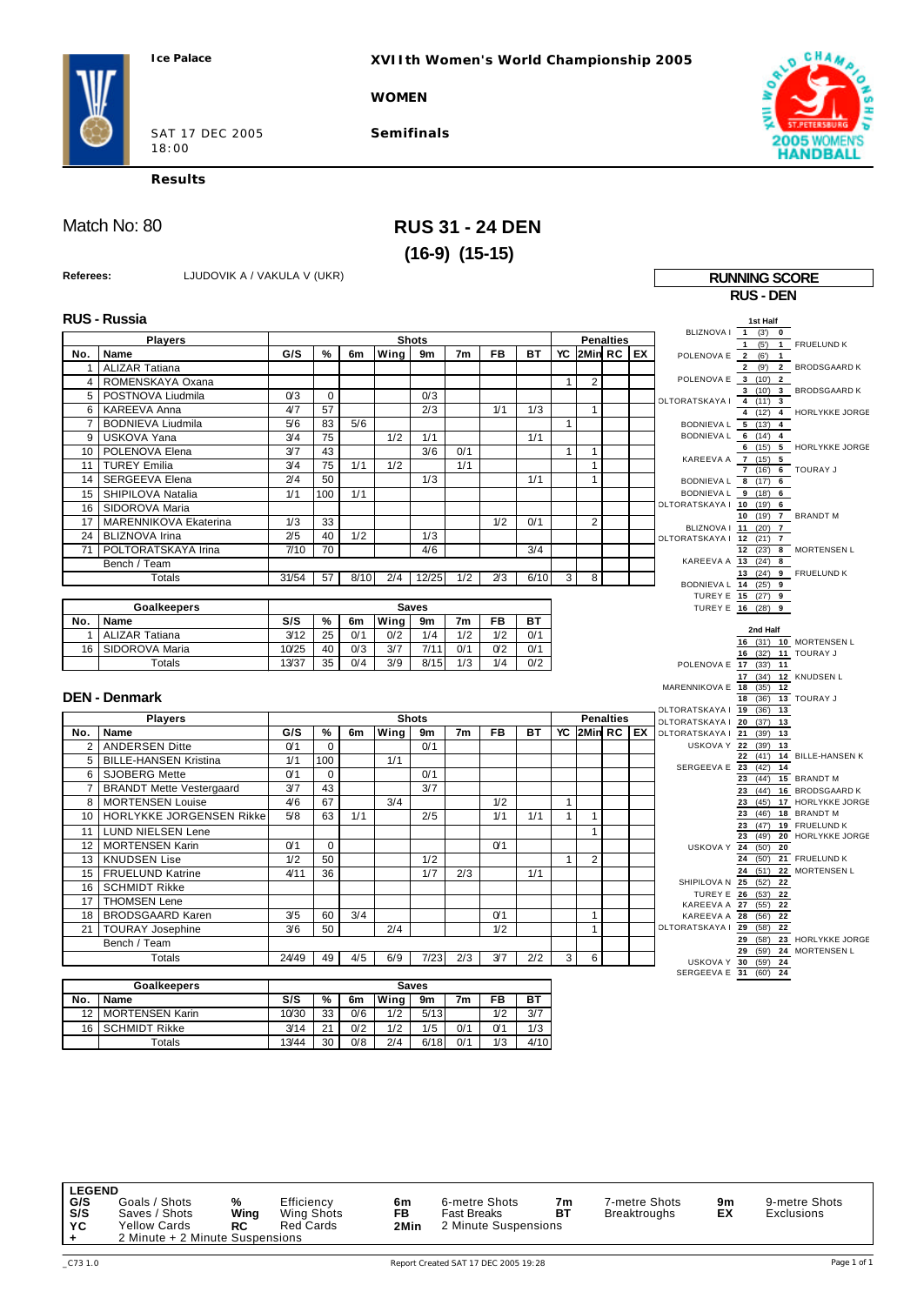**XVIIth Women's World Championship 2005**

**WOMEN**



SAT 17 DEC 2005 18:00

**Semifinals**



**Match Team Statistics**

# Match No: 80 **RUS 31 - 24 DEN (16-9) (15-15)**

**Referees:** LJUDOVIK A / VAKULA V (UKR)

## **RUS - Russia**

|                | <b>Players</b>               |       |          |      |      | <b>Shots</b> |                |           |           |    | <b>Offence</b> | <b>Defence</b> |           |                |                | <b>Penalties</b> |    |           |
|----------------|------------------------------|-------|----------|------|------|--------------|----------------|-----------|-----------|----|----------------|----------------|-----------|----------------|----------------|------------------|----|-----------|
| No.            | <b>Name</b>                  | G/S   | %        | 6m   | Wing | 9m           | 7 <sub>m</sub> | <b>FB</b> | <b>BT</b> | AS | ΤF             | <b>ST</b>      | <b>BS</b> |                | YC 2Minl RC    |                  | EX | <b>TP</b> |
|                | <b>ALIZAR Tatiana</b>        |       |          |      |      |              |                |           |           |    |                |                |           |                |                |                  |    | 12:31     |
| $\overline{4}$ | ROMENSKAYA Oxana             |       |          |      |      |              |                |           |           |    |                |                | 5         |                | 2              |                  |    | 31:00     |
|                | 5   POSTNOVA Liudmila        | 0/3   | $\Omega$ |      |      | 0/3          |                |           |           | 3  |                |                |           |                |                |                  |    | 24:32     |
| 6              | <b>KAREEVA Anna</b>          | 4/7   | 57       |      |      | 2/3          |                | 1/1       | 1/3       |    |                |                |           |                |                |                  |    | 30:34     |
|                | <b>BODNIEVA Liudmila</b>     | 5/6   | 83       | 5/6  |      |              |                |           |           |    |                |                |           |                |                |                  |    | 42:58     |
| 9              | USKOVA Yana                  | 3/4   | 75       |      | 1/2  | 1/1          |                |           | 1/1       |    |                |                |           |                |                |                  |    | 52:40     |
| 10             | POLENOVA Elena               | 3/7   | 43       |      |      | 3/6          | 0/1            |           |           |    |                |                |           |                |                |                  |    | 27:14     |
| 11             | <b>TUREY Emilia</b>          | 3/4   | 75       | 1/1  | 1/2  |              | 1/1            |           |           |    | 2              |                |           |                |                |                  |    | 50:09     |
| 14             | <b>SERGEEVA Elena</b>        | 2/4   | 50       |      |      | 1/3          |                |           | 1/1       |    | 2              |                |           |                |                |                  |    | 20:24     |
| 15             | SHIPILOVA Natalia            | 1/1   | 100      | 1/1  |      |              |                |           |           |    | 2              |                |           |                |                |                  |    | 17:29     |
| 16             | SIDOROVA Maria               |       |          |      |      |              |                |           |           |    |                |                |           |                |                |                  |    | 47:29     |
| 17             | <b>MARENNIKOVA Ekaterina</b> | 1/3   | 33       |      |      |              |                | 1/2       | 0/1       |    |                |                |           |                | $\overline{2}$ |                  |    | 16:55     |
| 24             | <b>BLIZNOVA Irina</b>        | 2/5   | 40       | 1/2  |      | 1/3          |                |           |           |    |                |                |           |                |                |                  |    | 25:20     |
| 71             | POLTORATSKAYA Irina          | 7/10  | 70       |      |      | 4/6          |                |           | 3/4       | 4  |                |                |           |                |                |                  |    | 20:45     |
|                | Bench / Team                 |       |          |      |      |              |                |           |           |    |                |                |           |                |                |                  |    |           |
|                | Totals                       | 31/54 | 57       | 8/10 | 2/4  | 12/25        | 1/2            | 2/3       | 6/10      |    | 12             |                | 5         | 3 <sup>1</sup> | 8              |                  |    |           |

|     | <b>Goalkeepers</b>    |       | Total Shots | 6m Shots |    | <b>Wing Shots</b> |    | 9m Shots |    | 7m Shots |    | <b>Fast Breaks</b> |    | <b>Breakthroughs</b> |   |
|-----|-----------------------|-------|-------------|----------|----|-------------------|----|----------|----|----------|----|--------------------|----|----------------------|---|
| No. | Name                  | S/S   | %           | S/S      | 0/ | S/S               | %  | S/S      | %  | S/S      | %  | S/S                | %  | S/S                  | % |
|     | <b>ALIZAR Tatiana</b> | 3/12  | った          | 0/1      |    | 0/2               |    | 1/4      | 25 | 1/2      | 50 | /2                 | 50 | 0/1                  |   |
| 16  | SIDOROVA Maria        | 10/25 | 40          | 0/3      |    | 3/7               | 43 | 7/11     | 64 | 0/1      |    | 0/2                |    | 0/1                  |   |
|     | Гotals                | 13/37 | 25          | 0/4      |    | 3/9               | 33 | 8/15     | 53 | 1/3      | 33 | $\sqrt{4}$         | 25 | 0/2                  |   |

| <b>Team Shots</b>    | Goals | Saves | <b>Missed</b> | Post | <b>Blocked</b> | <b>Total</b> | %  |
|----------------------|-------|-------|---------------|------|----------------|--------------|----|
| 6m Shots             | ŏ     |       |               |      |                | 10           | 80 |
| <b>Wing Shots</b>    |       |       |               |      |                |              | 50 |
| 9m Shots             | 12    | 6     | ົ             |      |                | 25           | 48 |
| 7m Shots             |       |       |               |      | n/a            |              | 50 |
| <b>Fast Breaks</b>   |       |       |               |      |                |              | 67 |
| <b>Breakthroughs</b> | 6     |       |               |      |                | 10           | 60 |
| <b>Totals</b>        | 31    | 13    |               |      |                | 54           | 57 |

**Number of Attacks:** 60, **Scoring Efficiency:** 52%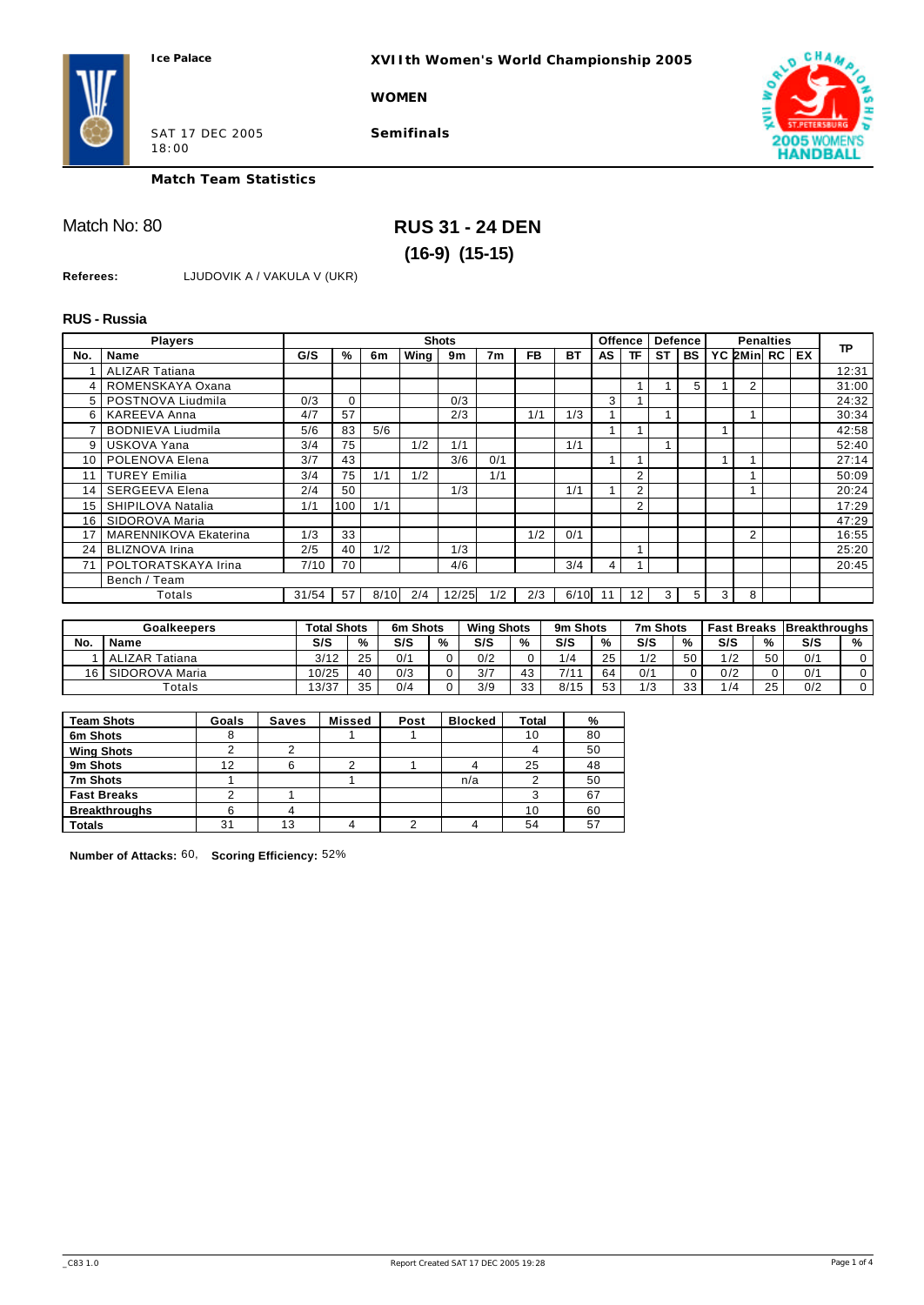**XVIIth Women's World Championship 2005**

**WOMEN**



SAT 17 DEC 2005 18:00

**Match Team Statistics**

**Semifinals**

# Match No: 80 **RUS 31 - 24 DEN (16-9) (15-15)**

**Referees:** LJUDOVIK A / VAKULA V (UKR)

## **RUS - Russia**

|                                                                                                   |                                       |                                                      | <b>Shots Distribution</b>                    |                                 |                                                      |                                         |                          |                             |            |
|---------------------------------------------------------------------------------------------------|---------------------------------------|------------------------------------------------------|----------------------------------------------|---------------------------------|------------------------------------------------------|-----------------------------------------|--------------------------|-----------------------------|------------|
| <b>Players</b><br>Goals / Shots<br>4 ROMENSKAYA O                                                 | 5 POSTNOVA L<br>2-Blocked<br>1-Missed | 6 KAREEVA A<br>0/1<br>0/1<br>1/1<br>3/3<br>1-Blocked | 7 BODNIEVA L<br>1/1<br>2/2<br>1-Missed       | 9 USKOVA Y<br>1/1<br>1/1<br>2/2 | 1/1<br>0/1                                           | 10 POLENOVA E<br>1/2<br>2-Missed 1-Post | 1/1<br>1/1               | 11 TUREY E<br>0/1           | 1/1<br>2/2 |
| 14 SERGEEVA E<br>0/1<br>0/1<br>1/1<br>1/1                                                         | 15 SHIPILOVA N<br>1/1                 | 17 MARENNIKOVA E<br>1/2<br>0/1                       | 24 BLIZNOVA I<br>0/1<br>1/1<br>0/1<br>1-Post | 1/2<br>1/1<br>4/4               | 71 POLTORATSKAYA I<br>1/1<br>0/1<br>1/1<br>1-Blocked |                                         |                          |                             |            |
| <b>Team</b>                                                                                       |                                       | Offence                                              |                                              |                                 | Defence                                              |                                         |                          | <b>Goalkeepers</b>          |            |
| Goals / Shots                                                                                     |                                       |                                                      |                                              |                                 |                                                      |                                         |                          | Saves / Shots               |            |
| 2/4<br>0/2<br>4/6<br>$3/5$<br>2/3<br>0/2<br>10/10<br>0/2<br>10/10<br>4-Missed 2-Post<br>4-Blocked | 1/2<br>1/1                            | <b>Breakthroughs</b><br>3/6                          | 6/10                                         | 2/2<br><b>Breakthroughs</b>     | 2/6                                                  | 3/4                                     | 1/1<br>3/4<br>1/14       | 5/5<br>0/2                  | 1/5<br>2/6 |
|                                                                                                   | ÷                                     | 6/8<br>6/12                                          |                                              | 3/10                            | 4/5                                                  |                                         | 1 ALIZAR T<br>2/3<br>0/5 | 0/1                         | 0/2<br>1/1 |
|                                                                                                   | 1/2<br>7 <sub>m</sub><br>1/2          | 3/7<br>1/1/                                          | <b>Fast Breaks</b>                           | <b>Fast Breaks</b>              | 2/7                                                  | 2/3<br>7 <sub>m</sub><br>3/5            | 1/1<br>1/1<br>1/9        | 16 SIDOROVA M<br>5/5<br>0/1 | 1/3<br>1/5 |
|                                                                                                   |                                       |                                                      | 2/3                                          | 3/7                             |                                                      |                                         |                          |                             |            |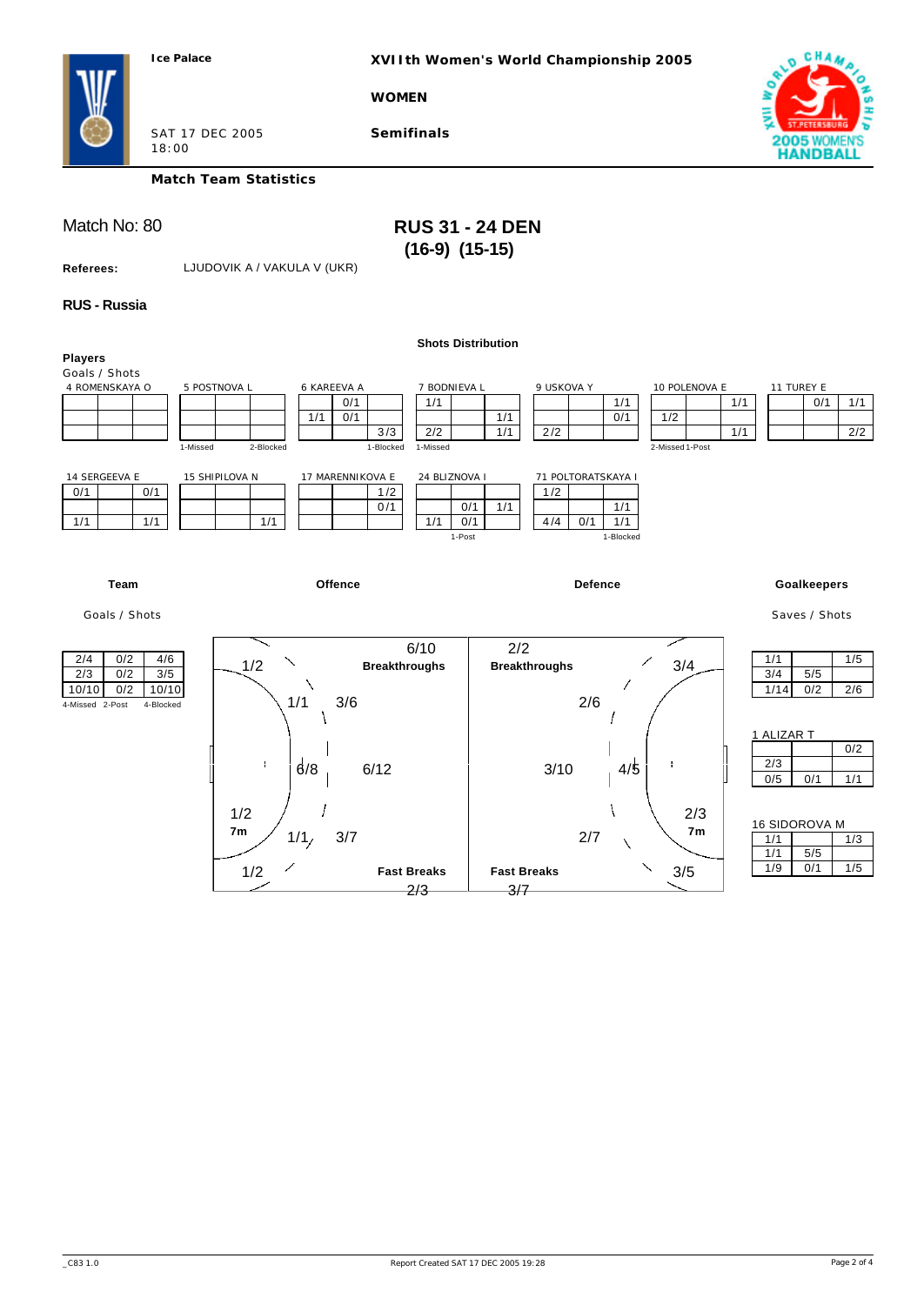**XVIIth Women's World Championship 2005**

**WOMEN**



SAT 17 DEC 2005 18:00

**Semifinals**



**Match Team Statistics**

## Match No: 80 **RUS 31 - 24 DEN (16-9) (15-15)**

**Referees:** LJUDOVIK A / VAKULA V (UKR)

### **DEN - Denmark**

|     | <b>Players</b>                  |       |               |     |      | <b>Shots</b> |                |           |     |      | <b>Offence</b> |           | <b>Defence</b> |   | <b>Penalties</b> |           |           |
|-----|---------------------------------|-------|---------------|-----|------|--------------|----------------|-----------|-----|------|----------------|-----------|----------------|---|------------------|-----------|-----------|
| No. | <b>Name</b>                     | G/S   | $\frac{9}{6}$ | 6m  | Wina | 9m           | 7 <sub>m</sub> | <b>FB</b> | ВT  | AS I | ΤF             | <b>ST</b> | <b>BS</b>      |   | YC 2Minl RC I    | <b>EX</b> | <b>TP</b> |
|     | <b>ANDERSEN Ditte</b>           | 0/1   | 0             |     |      | 0/1          |                |           |     |      |                |           |                |   |                  |           | 12:44     |
| 5.  | <b>BILLE-HANSEN Kristina</b>    | 1/1   | 100           |     | 1/1  |              |                |           |     |      |                |           |                |   |                  |           | 7:26      |
| 6   | <b>SJOBERG Mette</b>            | 0/1   | 0             |     |      | 0/1          |                |           |     |      |                |           |                |   |                  |           | 4:02      |
|     | <b>BRANDT Mette Vestergaard</b> | 3/7   | 43            |     |      | 3/7          |                |           |     | 4    | 4              |           |                |   |                  |           | 37:22     |
| 8   | <b>MORTENSEN Louise</b>         | 4/6   | 67            |     | 3/4  |              |                | 1/2       |     |      | 2              |           |                |   |                  |           | 60:00     |
| 10  | HORLYKKE JORGENSEN Rikke        | 5/8   | 63            | 1/1 |      | 2/5          |                | 1/1       | 1/1 | 4    | 5              |           |                |   |                  |           | 35:25     |
| 11  | <b>LUND NIELSEN Lene</b>        |       |               |     |      |              |                |           |     |      |                |           |                |   |                  |           | 7:19      |
| 12  | <b>MORTENSEN Karin</b>          | 0/1   | $\Omega$      |     |      |              |                | 0/1       |     |      |                |           |                |   |                  |           | 40:55     |
| 13  | <b>KNUDSEN Lise</b>             | 1/2   | 50            |     |      | 1/2          |                |           |     |      |                |           |                |   | $\overline{2}$   |           | 25:40     |
| 15  | <b>FRUELUND Katrine</b>         | 4/11  | 36            |     |      | 1/7          | 2/3            |           | 1/1 | 4    |                |           |                |   |                  |           | 56:51     |
| 16  | <b>SCHMIDT Rikke</b>            |       |               |     |      |              |                |           |     |      |                |           |                |   |                  |           | 19:05     |
| 17  | <b>THOMSEN Lene</b>             |       |               |     |      |              |                |           |     |      |                |           |                |   |                  |           | 12:04     |
| 18  | <b>BRODSGAARD Karen</b>         | 3/5   | 60            | 3/4 |      |              |                | 0/1       |     |      |                |           |                |   |                  |           | 48:53     |
| 21  | <b>TOURAY Josephine</b>         | 3/6   | 50            |     | 2/4  |              |                | 1/2       |     |      |                |           |                |   |                  |           | 52:14     |
|     | Bench / Team                    |       |               |     |      |              |                |           |     |      |                |           |                |   |                  |           |           |
|     | Totals                          | 24/49 | 49            | 4/5 | 6/9  | 7/23l        | 2/3            | 3/7       | 2/2 | 14 I | 15             | 3         | $\overline{2}$ | 3 | 6                |           |           |

|     | <b>Goalkeepers</b>                   | <b>Total Shots</b> |             | 6m Shots |   | <b>Wing Shots</b> |    | 9m Shots |    | 7m Shots |   |     |          | <b>Fast Breaks   Breakthroughs</b> |          |
|-----|--------------------------------------|--------------------|-------------|----------|---|-------------------|----|----------|----|----------|---|-----|----------|------------------------------------|----------|
| No. | <b>Name</b>                          | S/S                | %           | S/S      | % | S/S               | %  | S/S      | %  | S/S      | % | S/S | %        | S/S                                | %        |
| 12  | <b>MORTENSEN Karin</b>               | 10/30              | 33          | 0/6      |   | 1/2               | 50 | 5/13     | 38 |          |   | /2  | 50       | 3/7                                | 43       |
| 16. | <b>SCHMIDT</b><br><sup>-</sup> Rikke | 3/14               | $\sim$<br>∠ | 0/2      |   | 1/2               | 50 | 1/5      | 20 | 0/1      |   | 0/1 |          | 1/3                                | つつ<br>ںں |
|     | $\tau$ otals                         | 13/44              | 30          | 0/8      |   | 2/4               | 50 | 6/18     | 33 | 0/1      |   | 70  | 22<br>ບບ | 4/10                               | 40       |

| <b>Team Shots</b>    | Goals | <b>Saves</b> | <b>Missed</b> | Post | <b>Blocked</b> | <b>Total</b> | %   |
|----------------------|-------|--------------|---------------|------|----------------|--------------|-----|
| 6m Shots             | 4     |              |               |      |                |              | 80  |
| <b>Wing Shots</b>    | 6     | 3            |               |      |                |              | 67  |
| 9m Shots             |       |              | 3             |      |                | 23           | 30  |
| 7m Shots             |       |              |               |      | n/a            |              | 67  |
| <b>Fast Breaks</b>   |       |              | ົ             |      |                |              | 43  |
| <b>Breakthroughs</b> |       |              |               |      |                |              | 100 |
| <b>Totals</b>        | 24    | 13           | 6             |      |                | 49           | 49  |

**Number of Attacks:** 61, **Scoring Efficiency:** 39%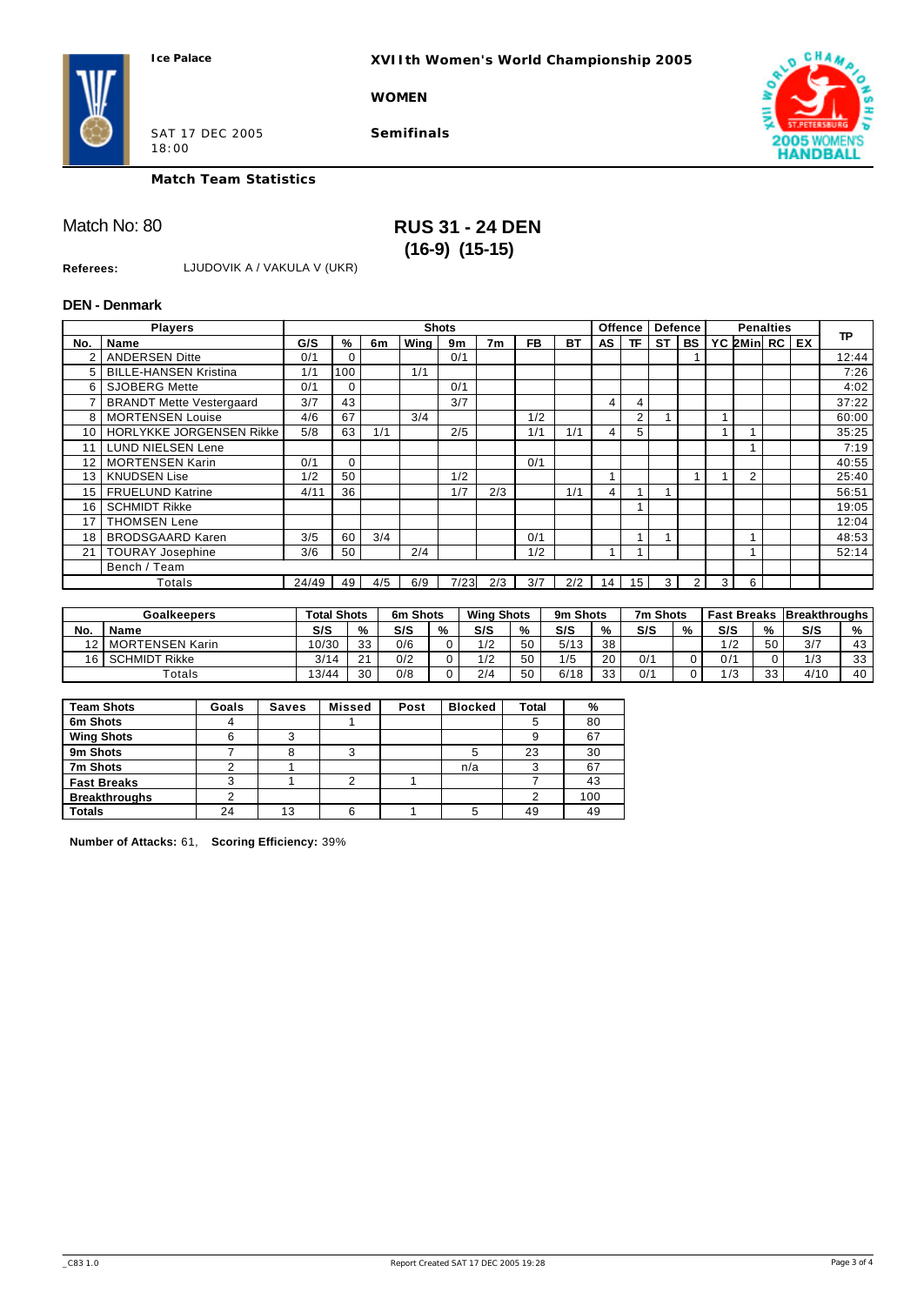**XVIIth Women's World Championship 2005**

**WOMEN**



SAT 17 DEC 2005 18:00

**Match Team Statistics**

**Semifinals**

# Match No: 80 **RUS 31 - 24 DEN (16-9) (15-15)**

**Referees:** LJUDOVIK A / VAKULA V (UKR)

### **DEN - Denmark**

|                                                                                 |                                                                                           | <b>Shots Distribution</b>                                        |                                                                       |                                                                               |
|---------------------------------------------------------------------------------|-------------------------------------------------------------------------------------------|------------------------------------------------------------------|-----------------------------------------------------------------------|-------------------------------------------------------------------------------|
| <b>Players</b><br>Goals / Shots<br>2 ANDERSEN D<br>0/1                          | 6 SJOBERG M<br>5 BILLE-HANSEN K<br>1/1<br>1-Blocked                                       | 7 BRANDT M<br>2/2<br>0/1<br>1/1<br>1-Missed<br>2-Blocked         | 8 MORTENSEN L<br>0/1<br>0/2<br>0/1<br>1/1<br>1/1<br>3/3<br>2/2<br>1/1 | 10 HORLYKKE JORGENSENI LUND NIELSEN L<br>1/1<br>1-Blocked                     |
| 13 KNUDSEN L<br>1/1<br>1-Missed                                                 | 15 FRUELUND K<br>17 THOMSEN L<br>1/2<br>0/1<br>0/1<br>0/1<br>3/4<br>1-Missed<br>1-Blocked | 18 BRODSGAARD K<br>1/1<br>1/1<br>1/1<br>1-Missed 1-Post          | 21 TOURAY J<br>0/1<br>2/2<br>1/1<br>0/1<br>1-Missed                   |                                                                               |
| Team                                                                            | Offence                                                                                   |                                                                  | <b>Defence</b>                                                        | <b>Goalkeepers</b>                                                            |
| Goals / Shots                                                                   |                                                                                           |                                                                  |                                                                       | Saves / Shots                                                                 |
| 0/1<br>4/5<br>0/5<br>1/4<br>13/14<br>2/2<br>4/6<br>6-Missed 1-Post<br>5-Blocked | 3/5<br><b>Breakthroughs</b><br>2/7                                                        | 6/10<br>2/2<br><b>Breakthroughs</b>                              | 1/2<br>3/7<br>1/1                                                     | 2/4<br>2/2<br>2/6<br>1/3<br>2/2<br>2/5<br>0/10<br>2/2<br>0/10                 |
|                                                                                 | ÷<br>$\frac{1}{5}$<br>3/10                                                                |                                                                  | 6/12<br>6/8                                                           | 12 MORTENSEN K<br>1/2<br>1/1<br>1/3<br>1/1<br>2/2<br>2/5<br>0/8<br>2/2<br>0/6 |
|                                                                                 | 2/3<br>7 <sub>m</sub><br>2/6                                                              |                                                                  | 1/2<br>7 <sub>m</sub><br>$\sqrt{1/1}$<br>3/6                          | 16 SCHMIDT R<br>1/2<br>1/1<br>1/3<br>0/2                                      |
|                                                                                 | 3/4                                                                                       | <b>Fast Breaks</b><br><b>Fast Breaks</b><br>$\frac{3}{7}$<br>2/3 | 1/2                                                                   | 0/2<br>0/4                                                                    |

| <b>LEGEND</b> |                                 |      |                  |     |                |      |                      |    |               |
|---------------|---------------------------------|------|------------------|-----|----------------|------|----------------------|----|---------------|
| G/S           | Goals / Shots                   | %    | Efficiency       | 6m  | 6-metre Shots  | 7m   | 7-metre Shots        | 9m | 9-metre Shots |
| S/S           | Saves / Shots                   | Wing | Wing Shots       | FB  | Fast Breaks    | BT   | <b>Breaktroughs</b>  | ЕX | Exclusions    |
| AS            | Assists                         | ΤF   | Technical Faults | SТ  | Steals         | BS   | <b>Blocked Shots</b> | TP | Time Played   |
| YC            | <b>Yellow Cards</b>             | RC   | <b>Red Cards</b> | n/a | not applicable | 2Min | 2 Minute Suspensions |    |               |
|               | 2 Minute + 2 Minute Suspensions |      |                  |     |                |      |                      |    |               |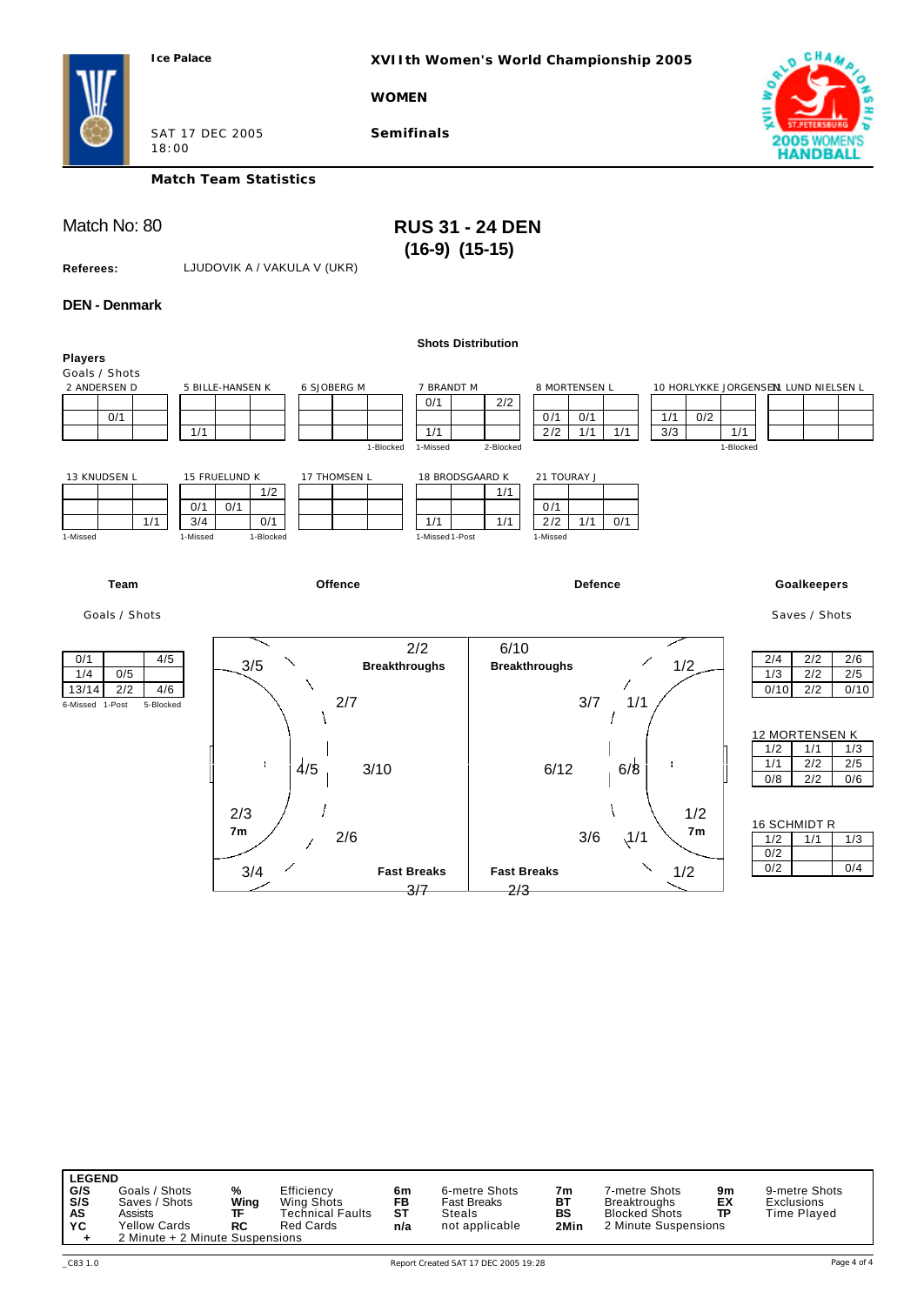**XVIIth Women's World Championship 2005**

**WOMEN**

SAT 17 DEC 2005 18:00

**Semifinals**



**Play by Play**

# Match No: 80 **RUS 31 - 24 DEN (16-9) (15-15)**

#### **Teams:**

- **RUS** 1 ALIZAR Tatiana **4 ROMENSKAYA Oxana** 5 POSTNOVA Liudmila 6 KAREEVA Anna<br>7 BODNIEVA Liudmila 9 USKOVA Yana 10 POLENOVA Elena 11 TUREY Emilia 7 BODNIEVA Liudmila 9 USKOVA Yana 10 POLENOVA Elena 14 SERGEEVA Elena 15 SHIPILOVA Natalia 16 SIDOROVA Maria 17 MARENNIKOVA Ekaterina 24 BLIZNOVA Irina 71 POLTORATSKAYA Irina **DEN** 2 ANDERSEN Ditte 5 BILLE-HANSEN Kristina 6 SJOBERG Mette 7 BRANDT Mette Vestergaard<br>8 MORTENSEN Louise 10 HORLYKKE JORGENSEN Ril 11 LUND NIELSEN Lene 12 MORTENSEN Karin 10 HORLYKKE JORGENSEN Rik 11 LUND NIELSEN Lene 13 KNUDSEN Lise 15 FRUELUND Katrine 16 SCHMIDT Rikke 17 THOMSEN Lene<br>18 BRODSGAARD Karen 21 TOURAY Josephine
	-
	-
- 21 TOURAY Josephine
- 
- 

### **FIRST HALF**

| Match<br><b>Time</b> | <b>RUS - Russia</b>                                                      | <b>Score Lead</b> |             | <b>DEN - Denmark</b>                                                |
|----------------------|--------------------------------------------------------------------------|-------------------|-------------|---------------------------------------------------------------------|
| 0:00                 | 16 SIDOROVA M Goalkeeper                                                 |                   |             |                                                                     |
| 0:00                 |                                                                          |                   |             | 12 MORTENSEN K Goalkeeper                                           |
| 0:26                 | 10 POLENOVA E Shot centre 9m missed                                      |                   |             |                                                                     |
| 0:49                 |                                                                          |                   |             | 7 BRANDT M Shot centre 9m missed                                    |
| 1:21                 | 10 POLENOVA E 7m received                                                |                   |             |                                                                     |
| 1:22                 |                                                                          |                   |             | 13 KNUDSEN L 7m caused                                              |
| 1:25                 |                                                                          |                   |             | 13 KNUDSEN L Warning (yellow card)                                  |
| 1:47                 | 10 POLENOVA E Penalty shot missed                                        |                   |             |                                                                     |
| 2:31                 |                                                                          |                   |             | 10 HORLYKKE JORGENSEN Shot left 9m saved middle centre              |
| 2:55                 | 24 BLIZNOVA I Goal right 6m bottom left                                  | $1 - 0$           | $+1$        |                                                                     |
| 3:12                 |                                                                          |                   |             | 8 MORTENSEN L Warning (yellow card)                                 |
| 3:20                 | 10 POLENOVA E Warning (yellow card)                                      |                   |             |                                                                     |
| 3:49                 |                                                                          |                   |             | 10 HORLYKKE JORGENSEN 7m received                                   |
| 3:51                 | 9 USKOVA Y 7m caused                                                     |                   |             |                                                                     |
| 4:04                 |                                                                          | $1 - 1$           | 0           | 15 FRUELUND K Goal Penalty shot bottom left (10 HORLYKKE JORGENSEN) |
| 4:37                 |                                                                          |                   |             | 8 MORTENSEN L Steal                                                 |
| 4:38                 | 24 BLIZNOVA I Technical fault                                            |                   |             |                                                                     |
| 4:42                 |                                                                          |                   |             | 18 BRODSGAARD K Shot fast break post                                |
| 5:13                 | 10 POLENOVA E Goal left 9m top right                                     | $2 - 1$           | $+1$        |                                                                     |
| 5:40                 |                                                                          |                   |             | 7 BRANDT M Technical fault                                          |
| 6:03                 | 4 ROMENSKAYA O Technical fault                                           |                   |             |                                                                     |
| 6:36                 | 4 ROMENSKAYA O Warning (yellow card)                                     |                   |             |                                                                     |
| 7:02                 |                                                                          |                   |             | 8 MORTENSEN L Technical fault                                       |
| 7:14                 |                                                                          |                   |             | 10 HORLYKKE JORGENSEN Warning (yellow card)                         |
| 7:33                 | 24 BLIZNOVA I Shot centre 9m saved middle centre                         |                   |             |                                                                     |
| 7:47                 |                                                                          |                   |             | 2 ANDERSEN D Shot left 9m saved middle centre                       |
| 7:59                 | 5 POSTNOVA L Shot centre 9m blocked                                      |                   |             |                                                                     |
| 8:00                 |                                                                          |                   |             | 13 KNUDSEN L 2 minutes suspension                                   |
| 8:14                 | 71 POLTORATSKAYA I Shot centre 9m blocked                                |                   |             |                                                                     |
| 8:36                 |                                                                          | $2 - 2$           | 0           | 18 BRODSGAARD K Goal centre 6m bottom right (15 FRUELUND K)         |
| 9:04                 | 10 POLENOVA E Goal left 9m bottom right                                  | $3 - 2$           | $+1$        |                                                                     |
| 9:33                 |                                                                          | $3 - 3$           | $\mathbf 0$ | 18 BRODSGAARD K Goal centre 6m top right (21 TOURAY J)              |
| 10:29                | 71 POLTORATSKAYA I Goal right 9m bottom left                             | $4 - 3$           | $+1$        |                                                                     |
| 11:05                |                                                                          | $4 - 4$           | 0           | 10 HORLYKKE JORGENSEN Goal left 9m bottom left                      |
| 12:25                | 24 BLIZNOVA I Shot right 9m saved bottom centre                          |                   |             |                                                                     |
| 12:31                | 7 BODNIEVA L Goal centre 6m top left                                     | $5 - 4$           | $+1$        |                                                                     |
| 13:00                |                                                                          |                   |             | 10 HORLYKKE JORGENSEN Technical fault                               |
| 13:30                | 7 BODNIEVA L Goal centre 6m bottom left (71 POLTORATSKAYA I)             | $6 - 4$           | $+2$        |                                                                     |
| 14:04                | ROMENSKAYA O 2 minutes suspension<br>$\overline{4}$                      |                   |             |                                                                     |
| 14:19                |                                                                          | $6 - 5$           | $+1$        | 10 HORLYKKE JORGENSEN Goal breakthrough bottom right                |
| 14:22                | 7 BODNIEVA L Warning (yellow card)                                       |                   |             |                                                                     |
| 14:57                | 6 KAREEVA A Goal breakthrough bottom right                               | $7 - 5$           | $+2$        |                                                                     |
| 15:24                |                                                                          | $7 - 6$           | $+1$        | 21 TOURAY J Goal right wing bottom left (7 BRANDT M)                |
| 16:21                | 7 BODNIEVA L Goal centre 6m bottom left (71 POLTORATSKAYA I)             | $8 - 6$           | $+2$        |                                                                     |
| 16:52<br>17:07       |                                                                          | $9 - 6$           | $+3$        | 21 TOURAY J Shot right wing saved bottom right                      |
| 17:36                | BODNIEVA L Goal centre 6m middle right (10 POLENOVA E)<br>$\overline{7}$ |                   |             | 10 HORLYKKE JORGENSEN Technical fault                               |
| 17:46                | 24 BLIZNOVA I Shot centre 6m post                                        |                   |             |                                                                     |
| 18:06                | 71 POLTORATSKAYA I Goal centre 9m bottom left                            | $10 - 6$          | $+4$        |                                                                     |
|                      |                                                                          |                   |             |                                                                     |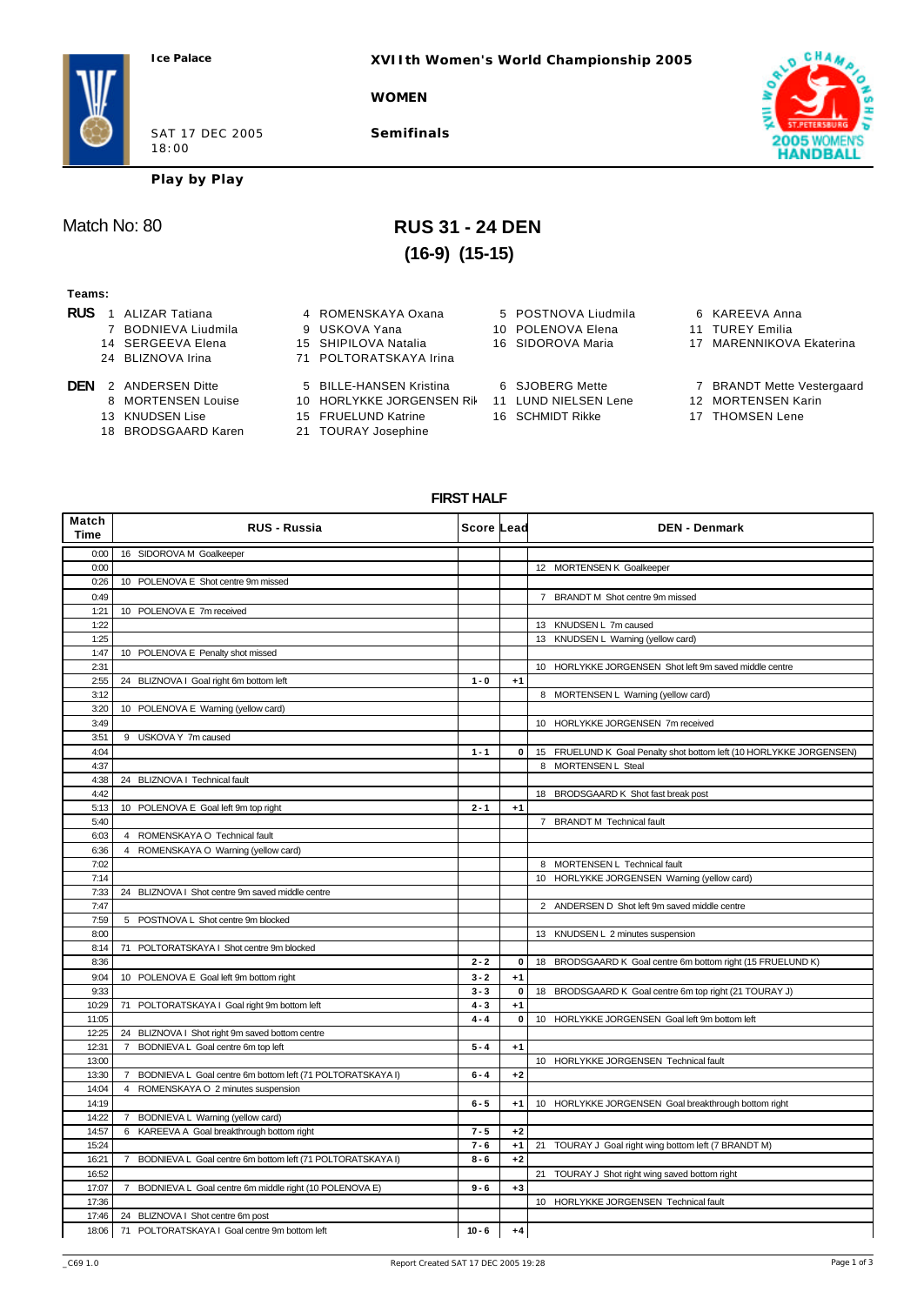## **XVIIth Women's World Championship 2005**

**WOMEN**

SAT 17 DEC 2005 18:00

**Semifinals**



**Play by Play**

## **FIRST HALF**

| Match<br>Time | <b>RUS - Russia</b>                                                           | <b>Score Lead</b> |      | <b>DEN - Denmark</b>                                     |
|---------------|-------------------------------------------------------------------------------|-------------------|------|----------------------------------------------------------|
| 18:39         |                                                                               | $10 - 7$          | $+3$ | BRANDT M Goal right 9m bottom left                       |
| 19:13         | 24 BLIZNOVA I Goal right 9m middle right                                      | $11 - 7$          | $+4$ |                                                          |
| 19:42         |                                                                               |                   |      | 15 FRUELUND K Shot left 9m saved bottom left             |
| 20:37         | 71 POLTORATSKAYA I Goal breakthrough bottom left                              | $12 - 7$          | $+5$ |                                                          |
| 20:44         |                                                                               |                   |      | <b>PYTLICK J Timeout</b>                                 |
| 21:12         |                                                                               |                   |      | 10 HORLYKKE JORGENSEN Technical fault                    |
| 21:23         | 17 MARENNIKOVA E Shot fast break saved top right                              |                   |      |                                                          |
| 21:53         | 17 MARENNIKOVA E 2 minutes suspension                                         |                   |      |                                                          |
| 22:08         |                                                                               | $12 - 8$          | $+4$ | 8 MORTENSEN L Goal left wing bottom left (15 FRUELUND K) |
| 22:49         | <b>TREFILOV E Timeout</b>                                                     |                   |      |                                                          |
| 23:06         | 6 KAREEVA A Goal centre 9m middle left                                        | $13 - 8$          | $+5$ |                                                          |
| 23:24         |                                                                               | $13 - 9$          | $+4$ | 15 FRUELUND K Goal left 9m top right                     |
| 24:15         |                                                                               |                   |      | LUND NIELSEN L 2 minutes suspension<br>11                |
| 24:24         | BODNIEVA L Goal centre 6m bottom right (71 POLTORATSKAYA I)<br>$\overline{7}$ | $14 - 9$          | $+5$ |                                                          |
| 25:16         |                                                                               |                   |      | 21 TOURAY J Technical fault                              |
| 25:45         | 14 SERGEEVA E Technical fault                                                 |                   |      |                                                          |
| 26:36         |                                                                               |                   |      | 8 MORTENSEN L Technical fault                            |
| 26:42         | 11 TUREY E Goal left 6m top right                                             | $15 - 9$          | $+6$ |                                                          |
| 27:25         |                                                                               |                   |      | 6 SJOBERG M Shot centre 9m blocked                       |
| 27:31         |                                                                               |                   |      | 10 HORLYKKE JORGENSEN 7m caused                          |
| 27:31         |                                                                               |                   |      | 21 TOURAY J 2 minutes suspension                         |
| 27:31         | 11 TUREY E Goal Penalty shot bottom right (7 BODNIEVA L)                      | $16 - 9$          | $+7$ |                                                          |
| 27:32         | 7 BODNIEVA L 7m received                                                      |                   |      |                                                          |
| 28:41         |                                                                               |                   |      | 15 FRUELUND K Shot centre 9m blocked                     |
| 28:56         | 11 TUREY E Shot left wing saved top centre                                    |                   |      |                                                          |
| 29:16         | <b>BODNIEVA L Technical fault</b>                                             |                   |      |                                                          |
| 29:42         |                                                                               |                   |      | BRANDT M Shot centre 9m saved top left<br>$7^{\circ}$    |
| 29:49         | 14 SERGEEVA E 2 minutes suspension                                            |                   |      |                                                          |
| 29:58         |                                                                               |                   |      | 7 BRANDT M Technical fault                               |

### **SECOND HALF**

| Match<br>Time | <b>RUS - Russia</b>                                       | <b>Score Lead</b> |      | <b>DEN - Denmark</b>                                              |
|---------------|-----------------------------------------------------------|-------------------|------|-------------------------------------------------------------------|
| 30:00         |                                                           |                   |      | 16 SCHMIDT R Goalkeeper                                           |
| 30:00         | 16 SIDOROVA M Goalkeeper                                  |                   |      |                                                                   |
| 30:19         |                                                           | $16 - 10$         | $+6$ | 8 MORTENSEN L Goal left wing bottom right (10 HORLYKKE JORGENSEN) |
| 30:55         | 5 POSTNOVA L Shot left 9m missed                          |                   |      |                                                                   |
| 31:14         |                                                           |                   |      | 21 TOURAY J Shot right wing saved middle left                     |
| 31:53         | 11 TUREY E Technical fault                                |                   |      |                                                                   |
| 31:55         |                                                           |                   |      | 15 FRUELUND K Steal                                               |
| 31:58         |                                                           | $16 - 11$         | $+5$ | TOURAY J Goal fast break bottom centre (15 FRUELUND K)<br>21      |
| 32:27         | 10 POLENOVA E Shot right 9m post                          |                   |      |                                                                   |
| 32:46         | 10 POLENOVA E Goal right 9m middle left                   | $17 - 11$         | $+6$ |                                                                   |
| 33:12         |                                                           | $17 - 12$         | $+5$ | 13 KNUDSEN L Goal centre 9m bottom right                          |
| 33:37         | 71 POLTORATSKAYA I Shot breakthrough saved top left       |                   |      |                                                                   |
| 33:49         |                                                           |                   |      | 18 BRODSGAARD K Shot centre 6m missed                             |
| 34:16         | 14 SERGEEVA E Shot right 9m saved top right               |                   |      |                                                                   |
| 34:21         |                                                           |                   |      | 16 SCHMIDT R Technical fault                                      |
| 34:21         | 9 USKOVA Y Steal                                          |                   |      |                                                                   |
| 34:26         | 17 MARENNIKOVA E Goal fast break top right (5 POSTNOVA L) | $18 - 12$         | $+6$ |                                                                   |
| 34:48         |                                                           |                   |      | 18 BRODSGAARD K Technical fault                                   |
| 34:54         | 5 POSTNOVA L Shot left 9m blocked                         |                   |      |                                                                   |
| 35:08         |                                                           | $18 - 13$         | $+5$ | 21 TOURAY J Goal right wing bottom left (13 KNUDSEN L)            |
| 35:36         | POLTORATSKAYA I Goal centre 9m bottom right<br>71         | $19 - 13$         | $+6$ |                                                                   |
| 36:13         |                                                           |                   |      | 10 HORLYKKE JORGENSEN Shot right 9m saved middle centre           |
| 36:22         | 71 POLTORATSKAYA I Goal breakthrough bottom left          | $20 - 13$         | $+7$ |                                                                   |
| 36:56         |                                                           |                   |      | 13 KNUDSEN L Shot right 9m missed                                 |
| 37:39         | 6 KAREEVA A Shot left 9m blocked                          |                   |      |                                                                   |
| 37:49         |                                                           |                   |      | 15 FRUELUND K Shot right 9m missed                                |
| 38:01         | 71 POLTORATSKAYA I Goal breakthrough top left             | $21 - 13$         | $+8$ |                                                                   |
| 38:04         |                                                           |                   |      | 13 KNUDSEN L 2 minutes suspension                                 |
| 38:20         |                                                           |                   |      | 8 MORTENSEN L Shot left wing saved middle centre                  |
| 38:31         | 9 USKOVA Y Goal right wing bottom left (14 SERGEEVA E)    | $22 - 13$         | $+9$ |                                                                   |
| 38:55         |                                                           |                   |      | 10 HORLYKKE JORGENSEN Technical fault                             |
| 39:26         | 15 SHIPILOVA N Technical fault                            |                   |      |                                                                   |
| 39:52         | 17 MARENNIKOVA E 2 minutes suspension                     |                   |      |                                                                   |
| 40:09         |                                                           |                   |      | 10 HORLYKKE JORGENSEN 7m received                                 |